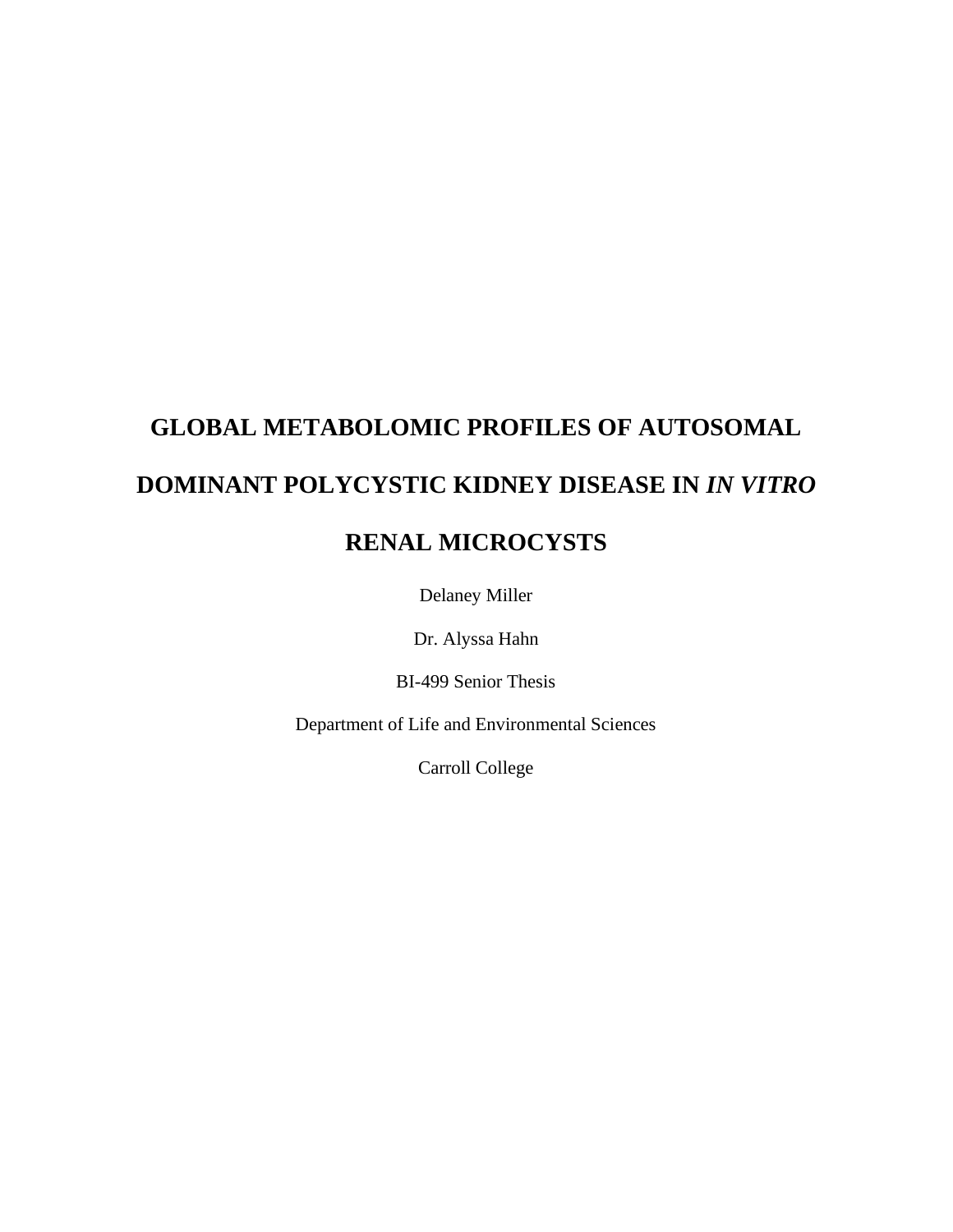## **Abstract**

Autosomal-dominant polycystic kidney disease (ADPKD) is a progressive genetic disease characterized by the formation of bilateral fluid-filled cysts on the kidneys. It is one of the most common forms of chronic kidney disease (CKD), however little is understood about the mechanisms of cyst formation and propagation in renal cells. Madin-Darby Canine Kidney (MDCK) cells were cultured and stimulated with forskolin (FSK) to grow cysts in order to serve as *in vitro* models for metabolomic analysis of the pathways involved in the disease. LC-MS analysis and MetaboAnalyst testing revealed several dysregulated pathways between the experimental ( $n = 5$ ; FSK+) and control ( $n = 5$ ; FSK-) cohorts of MDCK cells. The most notable perturbed pathways revealed during metabolomic analysis include the carnitine shuttle, vitamin metabolism, the TCA cycle, fatty acid metabolism, and amino acid metabolism. The metabolites involved in these pathways may serve as potential targets for future therapeutic treatments of ADPKD. Results obtained from *in vitro* experiments demonstrate the value of using cell model systems for investigating the metabolic mechanisms of human disease.

## **Introduction**

Autosomal-dominant polycystic kidney disease (ADPKD), a subclass of cystic kidney diseases known as ciliopathies, is caused by mutations in specific protein encoding genes that control the function of primary cilia. This impacts the proliferation, cell survival, polarity, and secretion of renal epithelial cells resulting in the formation of several fluid-filled cysts. Though benign, these cysts wreak havoc as they distort the morphology of the nephrons, leading to fibrosis, the destruction of nearby parenchymal cells, and eventually progressive loss of kidney function. This disease not only affects the kidneys, but several other major organs as well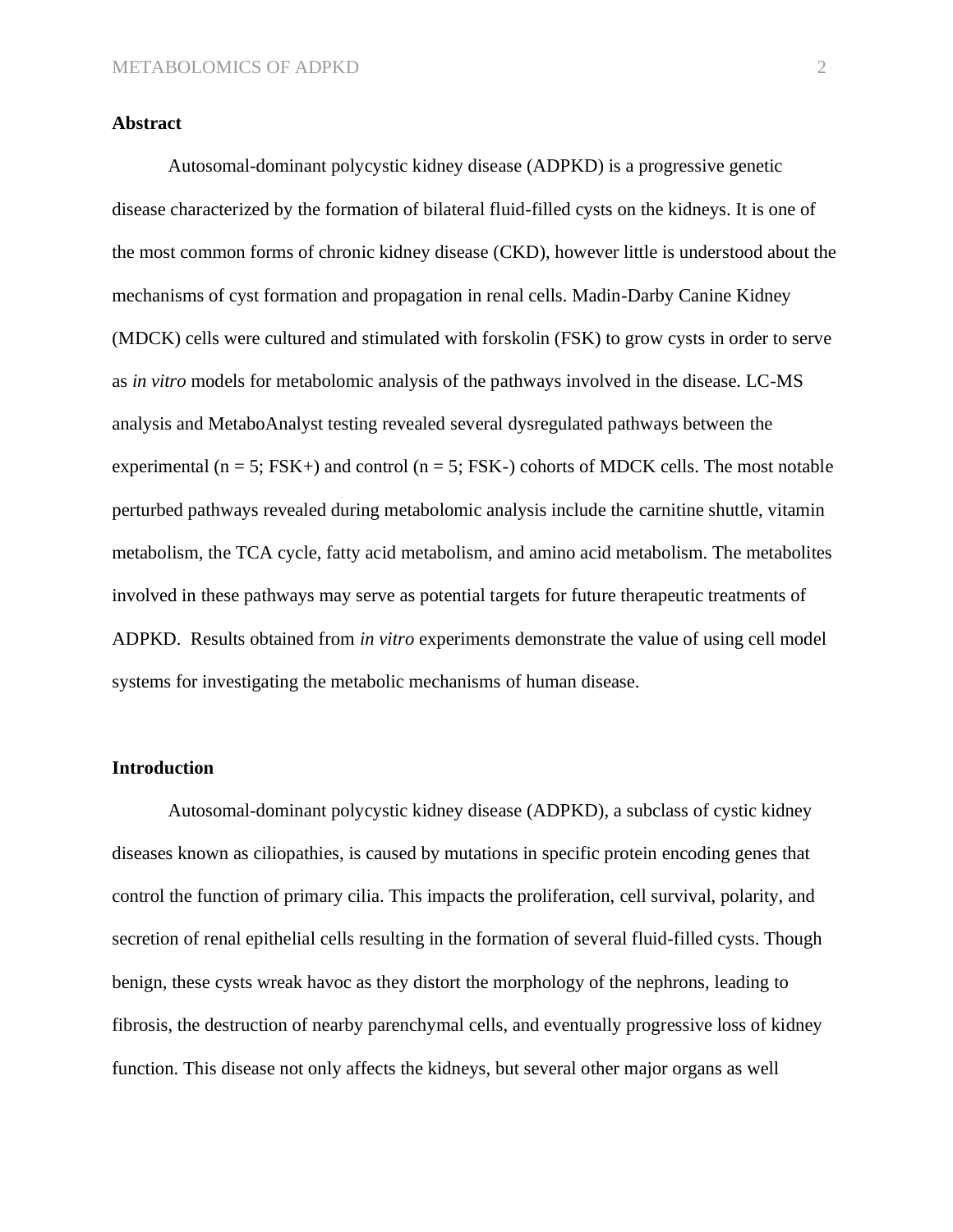including the liver, heart, pancreas, and intracerebral arteries.<sup>1</sup> ADPKD most commonly arises from a mutation in either the *PKD1* or *PKD2* genes which code for polycystin-1 and polycystin-2, respectively.<sup>2</sup> It is characterized by bilateral large kidneys that show an extensive distribution of cysts throughout. It is the most common hereditary renal disorder as well as the fourth leading cause of chronic kidney disease (CKD). The formation of renal cysts begins in utero and progresses without yield, leading to end-stage renal disease (ESRD) in approximately one-half of all afflicted patients by age 60.<sup>2</sup>

Though common and deadly, little is known about the mechanism of cyst formation in polycystic kidney diseases. The two genes involved in the pathogenesis of ADPKD, *PKD1* and 2, have mutations in one allele in every cell.<sup>2</sup> However, not all cells form renal cysts. This leads to the assumption that a somatic mutation, occurring after conception, in either the other *PKD* allele or another gene entirely must initiate cyst formation in these already mutated cells. There are two hypotheses in the literature that work to explain this mechanism.<sup>2</sup> The first, a two-hit hypothesis, suggests that a complete loss of the normal allele is necessary in order for lethal cyst development. The second, a threshold hypothesis, theorizes that cysts may be able to begin to develop once the number of functional proteins fall below a certain level. This suggests that a haploinsufficiency, where a single copy of a wild-type allele is not enough to overcome the heterozygous variant allele and produce a wild-type phenotype, may be responsible for this anomaly.<sup>2</sup> The *PKD2* allele is highly susceptible to mutation and does show cyst development following the loss of the normal allele. Induced mutation of the second allele in vitro causes cystogenesis. It has been found that the timing of the somatic mutation event greatly influences the severity of the disease, including the basal level of proliferation and critical development window.<sup>1</sup> Even under normal conditions when PC1 proteins are not mutated, if their levels are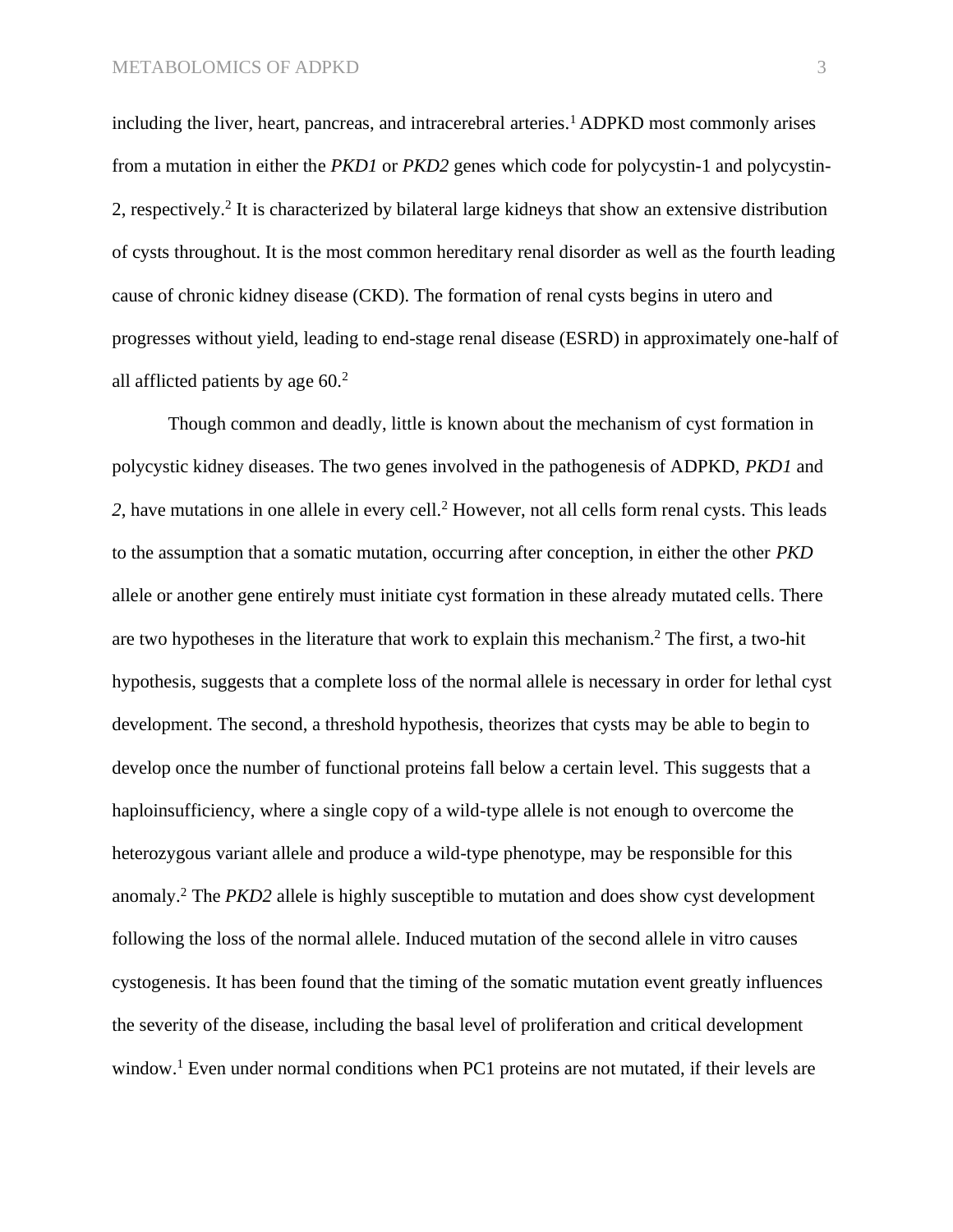low enough (15-20%), cysts will still form. Gene mutation, protein concentration and complex interaction, and other karyotypic changes have all been shown to influence the complexity and severity of cyst development in both human and mouse models.

Previous field research has identified the roles that the polycystin genes play in the development and proliferation of renal cysts since their discovery in 1995. In typical patient populations, *PKD1* accounts for 80-85% of cases while *PKD2* accounts for the remaining 15- 20%.<sup>1</sup> ADPKD caused by mutations in *PKD2* tend to have the best outcomes, while the disease brought on by truncated mutations of *PKD1* genes is the most fatal. Truncated proteins are shortened proteins with premature stop codons, and are therefore more harmful than the nontruncated polycystin-1 (PC1) proteins. It appears that polycystin-2 (PC2) proteins are somewhat constant, whereas PC1 proteins are metabolically regulated in tissue.<sup>3</sup> These two proteins react to form a PC complex, the function of which is still unknown, but which may play a role as a Ca2+ release channel in the endoplasmic reticulum of renal cells.

Recent evidence suggests that humans already have a low-full length *PKD1* mRNA caused by abnormal splicing of the *PKD1* gene that brings everyone close to the critical threshold.<sup>4</sup>3 With this approach, it appears that the tipping point for cystogenesis is not difficult to reach. Though the processes and mechanisms of cyst formation are still being disputed, it has been agreed upon that the three major pillars of cystogenesis are abnormal cell proliferation, incomplete differentiation, and loss of planar cell polarity.<sup>4</sup> In order to treat and even prevent a disease such as ADPKD, it is imperative to learn the mechanism of cyst formation so as to better understand how to combat them. This can be achieved through the science of metabolomics, where sophisticated analytical technologies are used to identify and quantify cellular metabolites that are crucial to certain pathways and processes. By mass, the kidneys only account for 0.5% of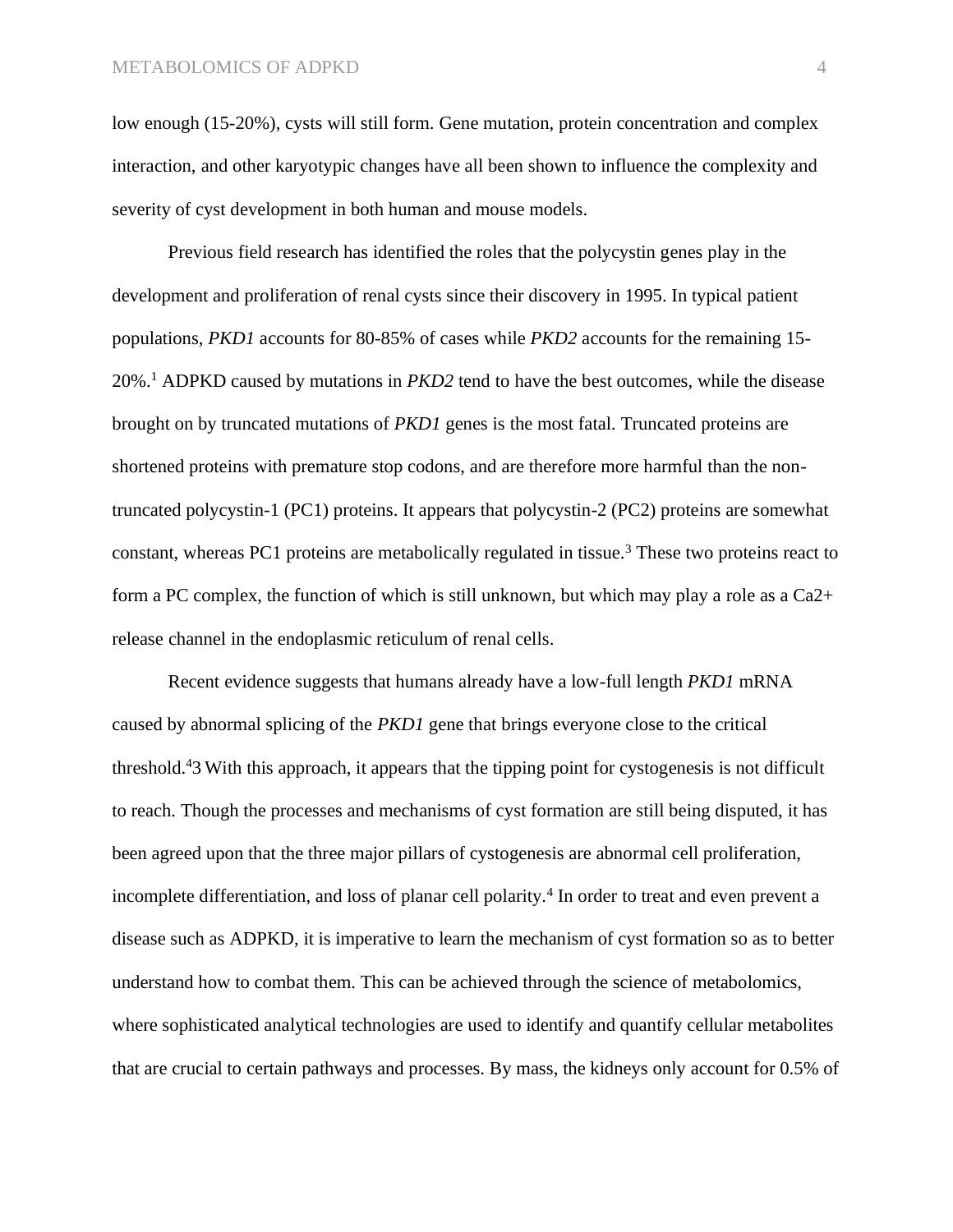the human body, yet they consume  $10\%$  of the body's oxygen.<sup>5</sup> These organs have such a high metabolic demand that when pathways are disrupted, they can start to decline quickly. Through the growth of in-vitro cysts on the Madin-Darby Canine Kidney (MDCK) cell line, we plan to identify the metabolic pathways essential to renal cyst formation so as to begin experimenting with more targeted therapies to combat such a destructive disease.

## **Materials/Methods**

The MDCK (NBL--2) (ATCC® CCL-34<sup>TM</sup>) cell line was obtained from The American Type Culture Collection and stimulated to form *in vitro* cysts as a model for ADPKD according to a previously established protocol.<sup>2</sup> The base medium used for cell expansion was 1:1 Dulbecco Modified Eagle Medium/Ham's F12 (DMEM/F12). MDCK cells were grown in T75 plates incubated at 37°C and were maintained at ~70-90% confluency yielding approximately 4 x 10<sup>6</sup> cells per plate.

## *Seeding ADPKD cells in a hydrated collagen gel*

MDCK cells were counted and plated in a 96-well plate at a cell suspension concentration of ~800 cells/well. After filling all perimeter wells with sterile, deionized water to prevent dehydration of the gel and medium, 60 open wells remained. These wells were filled with a solution of PureCol (3.0 mg/mL) and the cell suspension and were incubated for 45 minutes to polymerize before being treated with FSK +/- defined medium. The defined medium was a sterile solution of DMEM/F12, penicillin-streptomycin (P/S), hydrocortisone (HC), insulin/transferrin/selenium (ITS), and triiodo-l-thyronine (T3).

The experimental microcyst wells (n=30) were treated with the agonist forskolin (FSK) to initiate cyst formation as well as defined medium to supply cell nutrients. FSK is a cell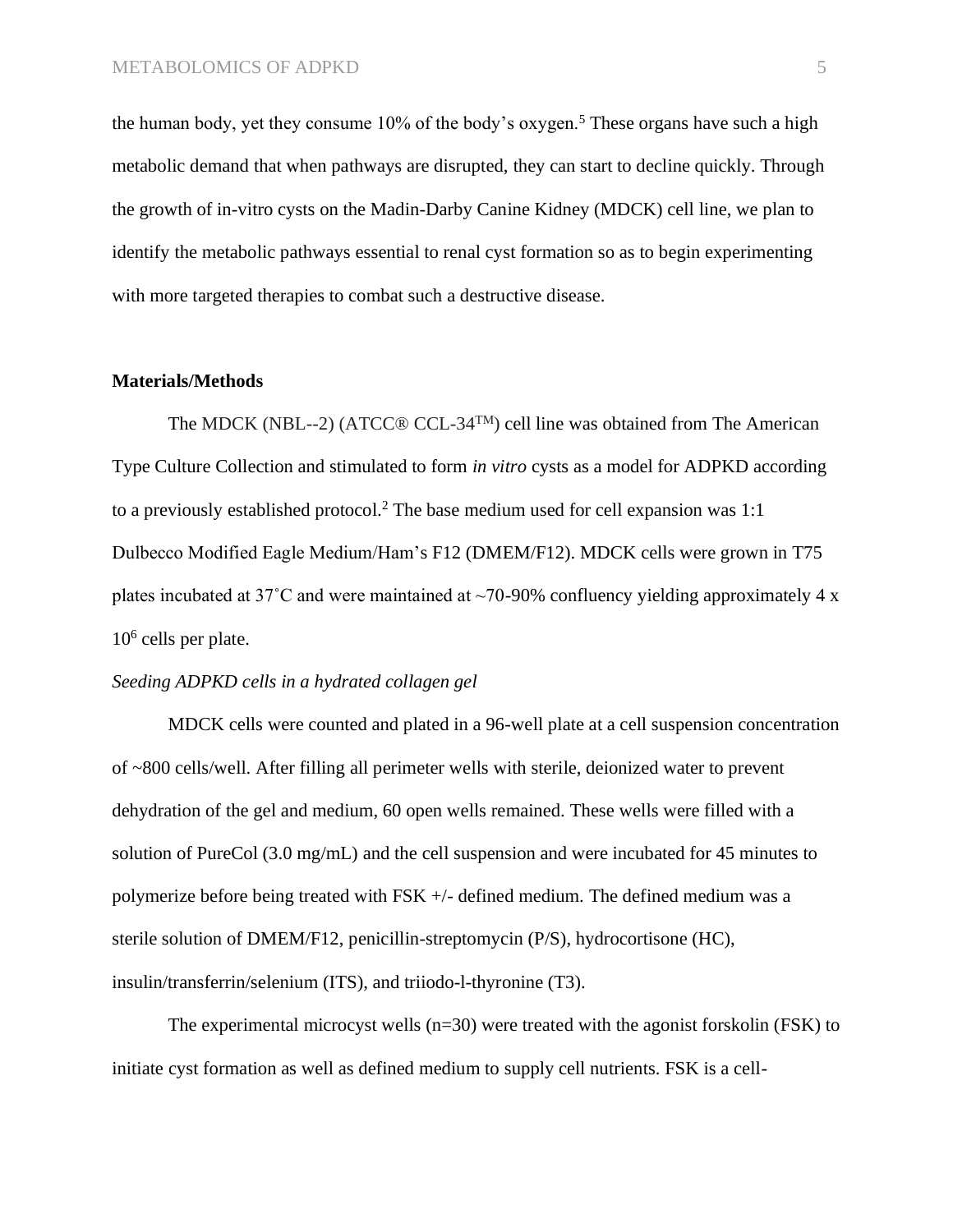permeable diterpene that directly activates adenylyl cyclase, the enzyme that produces cyclic adenosine monophosphate (cAMP) which raises cAMP levels in the cell.<sup>2</sup> The control wells (n=30) were treated with FSK- defined medium so as to control for the effects of P/S, HC, ITS, and T3. After 24 hours, the media was removed from all wells and replaced with either a lower concentration FSK+ defined media solution or pure defined media (FSK-) so as to reduce the persistent effects of the agonist during the experiment. Cysts were then given an additional four days to grow before image capturing and metabolomic analysis.

## *Photographing Cysts*

Cyst growth development was monitored via optical microscope and images were captured and measured using an AmScope MU USB 2.0 camera and its accompanying Windows software disc. Subsequently, all 60 experimental and control wells were analyzed for contamination and cystogenesis. A total of ten wells ( $n=5$  experimental,  $FSK+$ ;  $n=5$  controls, FSK-) were selected for further metabolomic analysis.

## *Metabolite Extraction and Mass Spectrometry*

Metabolites were extracted using our previously established protocol with some modifications.<sup>6</sup> Well contents were weighed, extracted, submerged in 3:1 methanol:water, and homogenized in a tissue grinder for 4 cycles of 25 seconds each at 3000. Samples were centrifuged to remove cell debris, proteins were precipitated with 4 volumes of acetone, and supernatant was removed and frozen with 8:2 methanol:milliQ H<sub>2</sub>O for metabolite extraction. Supernatant was subsequently dried down in a vacuum concentrator for 2 hours. Metabolites were resuspended using mass spectrometry grade 50:50 water:acetonitrile solution and run through LC-MS. Metabolites extracted from FSK+ and FSK- wells were analyzed using our previously established LC-MS analysis protocol.<sup>6</sup> Briefly, metabolites were analyzed using an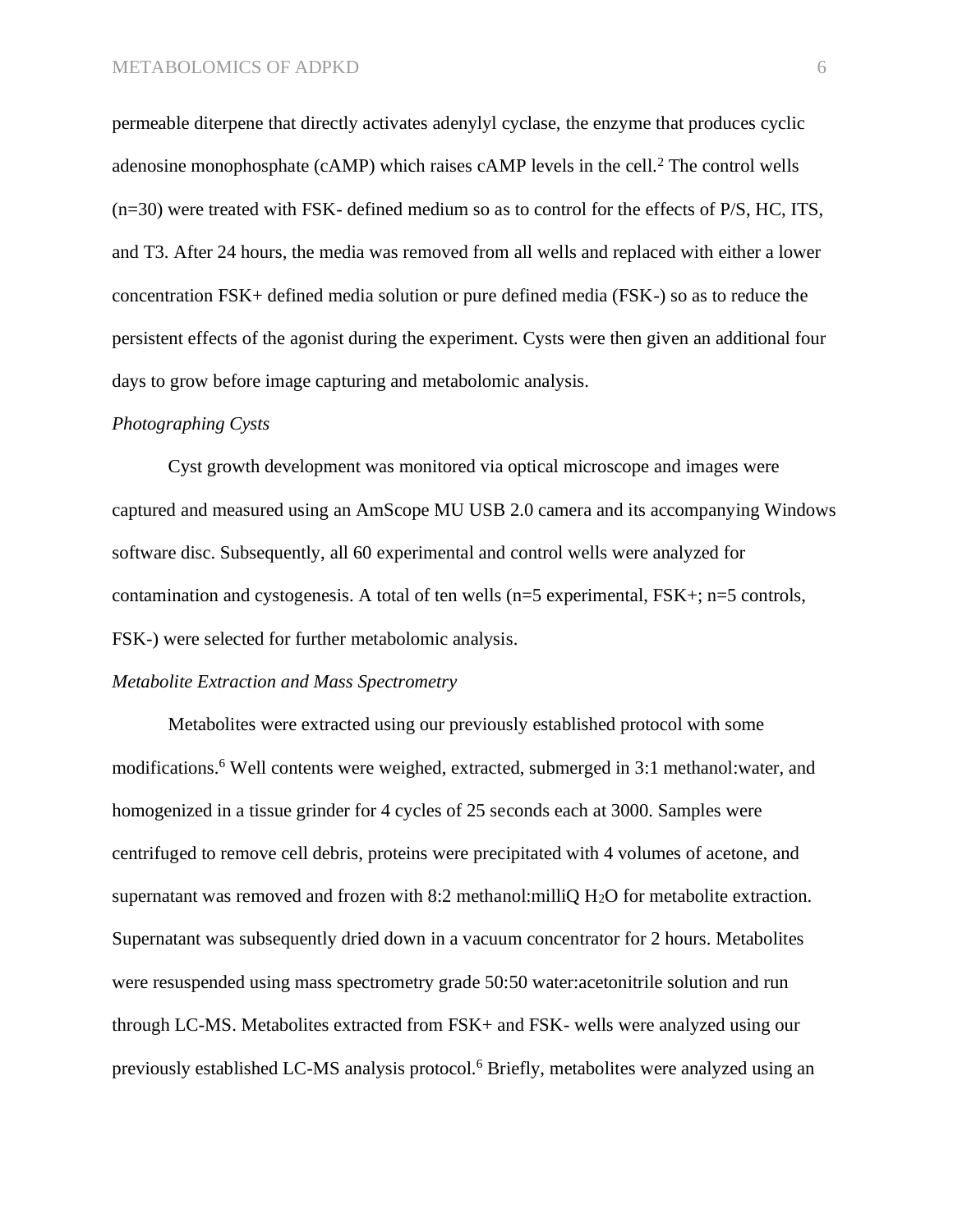Agilent 1290 UPLC system connected to an Agilent 6538 Q-TOF mass spectrometer in normal phase using a HILIC column.

## *Statistical Analyses*

Data generated by the mass spectrometer were processed as previously described.<sup>6</sup> Statistical analyses were performed in the metabolomics data analysis platform, MetaboAnalyst.<sup>7,8</sup> Prior to statistical analyses, data were log transformed and standardized. Differences between FSK+ and FSK- cohorts were assessed using hierarchical cluster analysis (HCA), clustergrams, volcano plot analysis, Student's T-test, principal component analysis (PCA), and partial least squares-discriminant analysis (PLS-DA). Metabolite identity matches and enriched pathways were identified using MetaboAnalyst MS Peaks to Pathways.

## **Results**

There are noticeable differences in the metabolisms between FSK+ and FSK- wells based on statistical analyses performed. MDCK cells were stimulated to grow in vitro microcysts via addition of FSK to defined medium treatment. The presence of cysts was confirmed through microscopy and the measurement of cyst sizes across FSK+ and FSK- wells. Unsupervised statistical analysis HCA, showed the majority of samples clustered within their respective cohorts, showcasing distinct metabolomic profiles in each cohort. Only a single sample in each cohort was incorrectly classified by HCA (Figure 1A-B).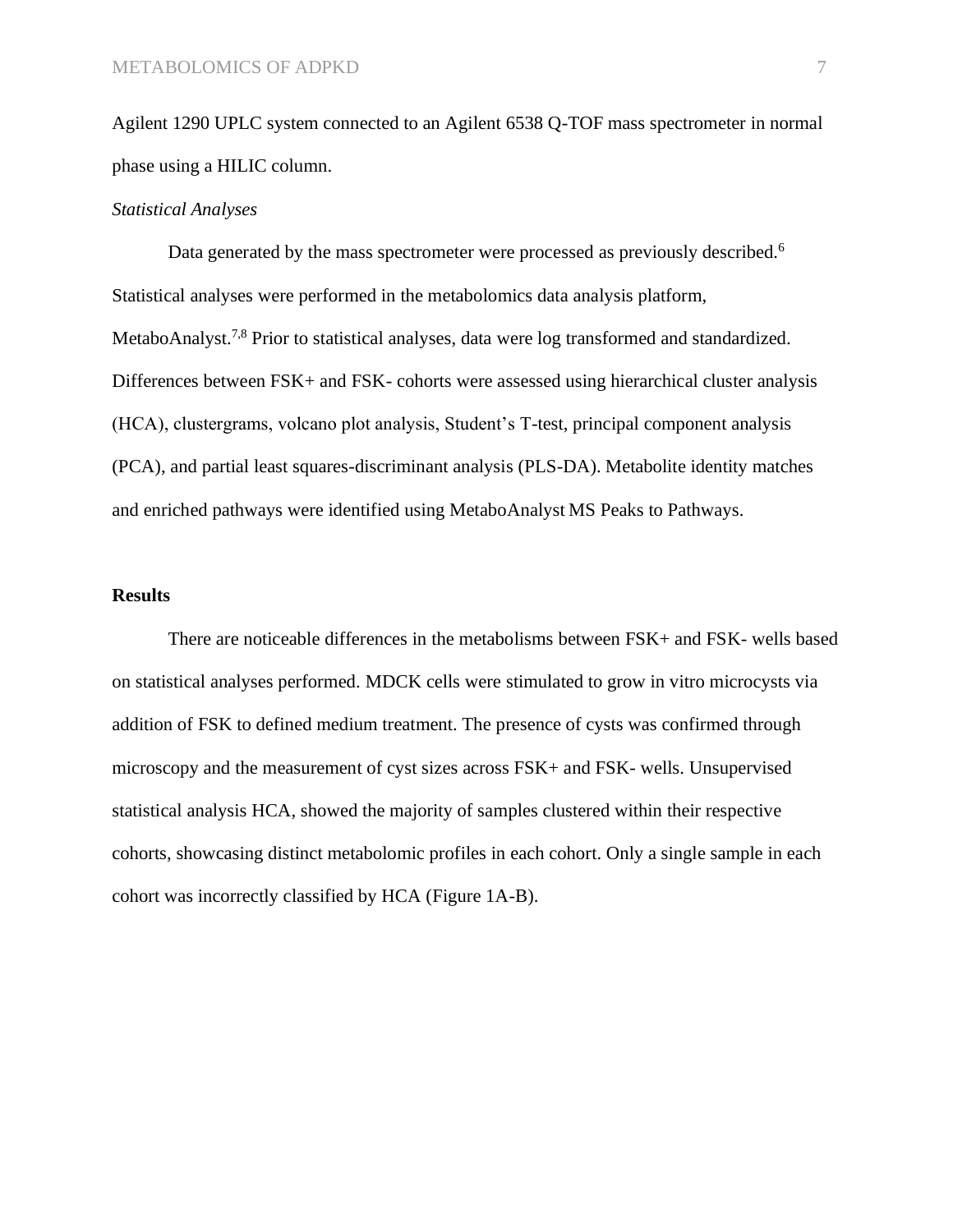

A second unsupervised statistical analysis, PCA, further confirmed the shift in

metabolism between cells stimulated with FSK+ and those that were not (Figure 2). These results suggest that cells forming cysts have noticeable metabolic perturbations.



**Figure 2. Some separation in metabolomic profiles between FSK stimulated and unstimulated wells in unsupervised PCA.** PCA shows natural separation between cohorts. PCA reveals some overlap in metabolomic profiles, with principal components 1 and 2 accounting for 48.2% of the variability of the dataset.

Supervised statistical analysis PLS-DA, again solidified the distinct metabolomic profiles between FSK+ and FSK- samples (Figure 3). All samples were correctly classified within their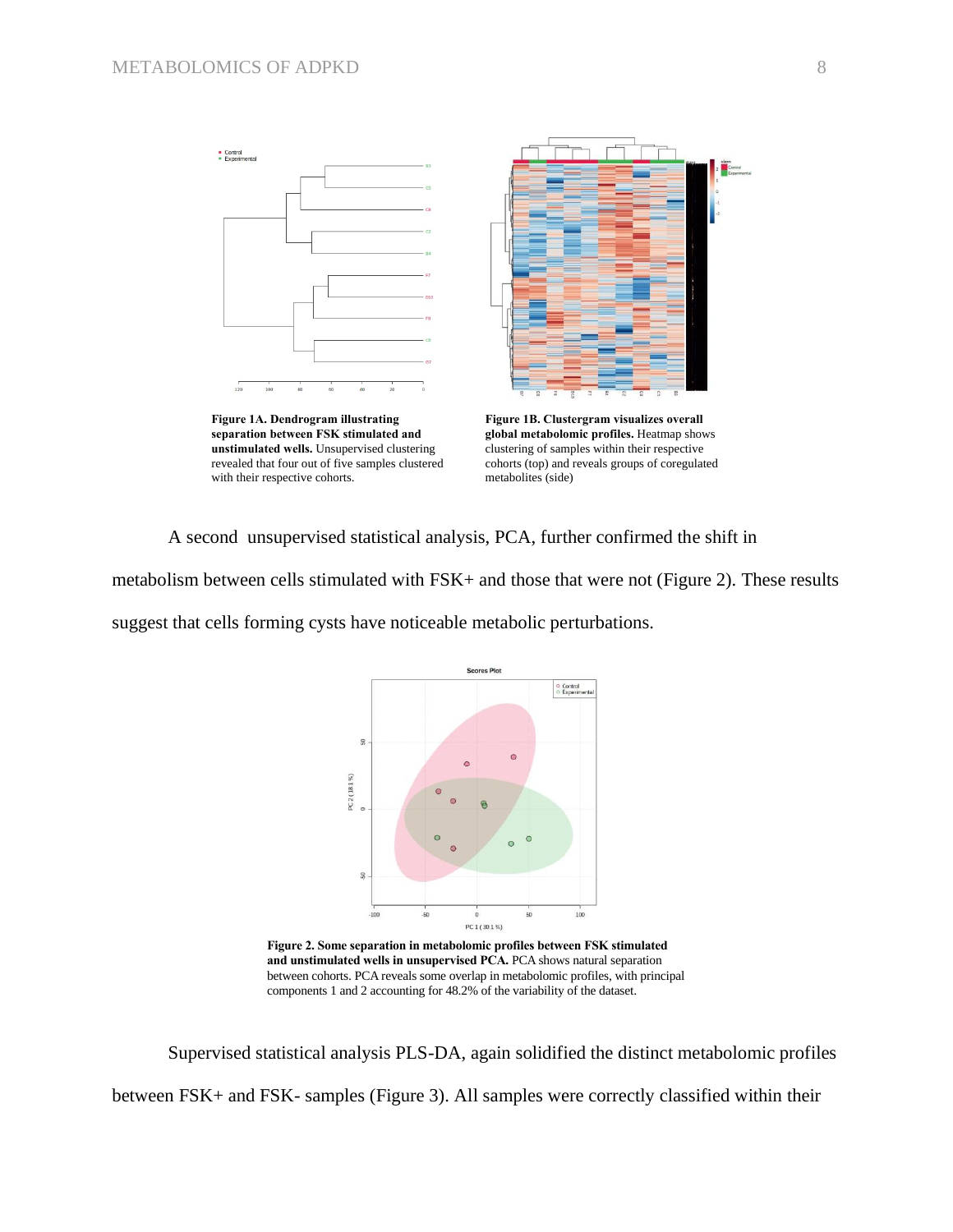respective cohorts (Figure 3). PLS-DA assigns scores for metabolites that contribute the most to the separation between cohorts, termed Variable Importance in Projection (VIP) scores. The metabolites with the highest VIP scores were mapped to metabolic pathways using MetaboAnalyst MS Peaks to Pathways.<sup>7,8</sup>



**Figure 3. Distinct metabolomic profiles between FSK stimulated and unstimulated wells in supervised PLS-DA.** PLS-DA seeks out the differences between cohorts. PLS-DA shows clear separation between FSK stimulated and unstimulated wells. Components 1 and 2 account for 41.5% of the variability of the dataset.

These metabolites subsequently mapped to the a number of pathways listed in Table 1, most notably the carnitine shuttle, vitamin metabolism, the TCA cycle, fatty acid metabolism, and amino acid metabolism (Table 1).

> **Table 1. Enrichment analysis.** Metabolite features with the highest variable importance in projection (VIP) scores in PLS-DA were mapped to metabolic pathways to reveal those that contributed to the driving differences between cohorts

| <b>Pathway Name</b>                           | <b>Total</b> | Hits (all)     | Hits (sig.) |
|-----------------------------------------------|--------------|----------------|-------------|
| Carnitine shuttle                             | 72           | 31             |             |
| Vitamin D3 (cholecalciferol) metabolism       | 16           | $\mathfrak{D}$ |             |
| Bile acid biosynthesis                        | 82           | $\overline{c}$ |             |
| Vitamin B9 (folate) metabolism                | 33           | $\overline{5}$ |             |
| Valine, leucine, and isoleucine degradation   | 65           | 8              |             |
| Butanoate metabolism                          | 34           | 4              |             |
| Ascorbate (Vitamin C) and alderate metabolism | 29           | 3              |             |
| Fatty acid oxidation, peroxisome              | 28           | 14             |             |
| TCA cycle                                     | 31           | 3              |             |
| Arginine and proline metabolism               | 45           | 10             |             |
| Glutamate metabolism                          | 15           |                |             |
| Porphyrin metabolism                          | 43           | 14             |             |
| Pyrimidine metabolism                         | 70           | 4              |             |
| Starch and sucrose metabolism                 | 33           |                |             |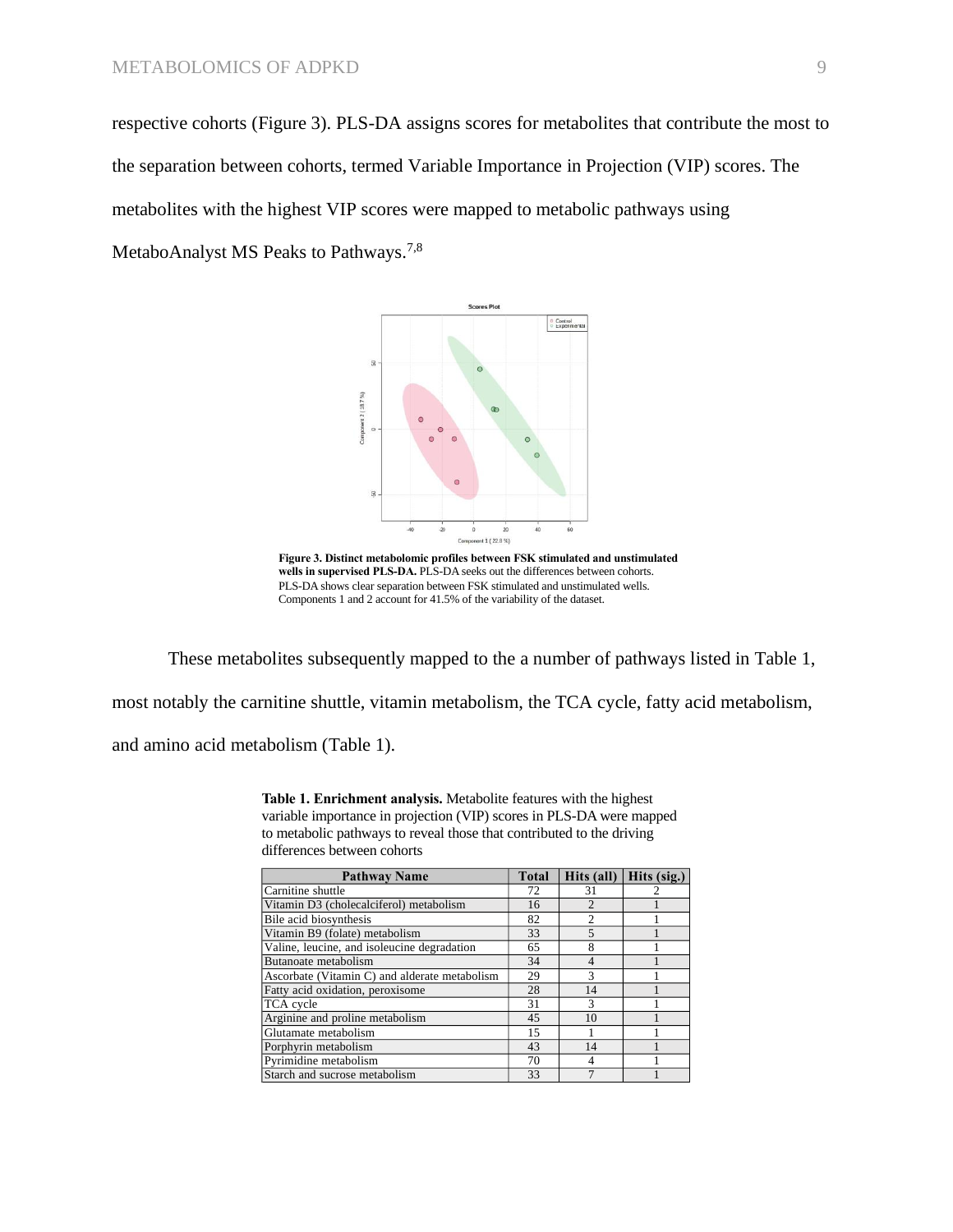## **Discussion**

Taken together, these results suggest that the MDCK cells stimulated with FSK have a distinct shift in metabolism compared to MDCK cells that were not stimulated with FSK. The metabolic pathways identified by PLS-DA VIP score enrichment may be indicative of metabolic shifts in PKD. Specifically, the metabolic pathways of the carnitine shuttle, vitamin B9 and C, fatty acids, the TCA cycle, and amino acids may have implications in PKD cystogenesis.

## *Carnitine shuttle*

Fatty acids are used for energy when glucose is unavailable.<sup>9</sup> Via the carnitine shuttle, long fatty-acid chains that are impermeable to the mitochondrial membranes are transported into the matrix for beta-oxidation and energy production.<sup>9</sup> The secondary function of the shuttle is to regulate the intramitochondrial ratio of acyl coenzyme A to free coenzyme  $A$ .<sup>9</sup>Renal cells rely heavily on the beta-oxidation of fatty acids because the kidneys are two of the most high-energy demanding organs in the body (second only to the heart in mitochondrial abundance).<sup>10</sup> Genomewide transcriptome analysis in previous studies has identified FAO as the top dysregulated pathway in kidney diseases (decreased expression of key FAO enzymes and regulators).<sup>10</sup> It has also been found that stimulation of CPT1 (carnitine palmitoyltransferase type 1) has a protective effect against renal fibrosis.<sup>10</sup> Carnitine palmitoyltransferase deficiency type 2 (CPT2) has been associated with cystic kidneys that are especially severe in infants.<sup>9</sup> Additionally, mitochondrial dysfunction is commonly observed across all nephropathies.<sup>10</sup>

## *Vitamin B9 (folate) metabolism*

Previous studies have noted the consequences of abnormal vitamin B9 (folate) levels on kidney function, especially for those with a comorbid nephropathy and diabetes. Specifically, folate has been implicated as a contributing factor to renal anemia and hyporesponsiveness to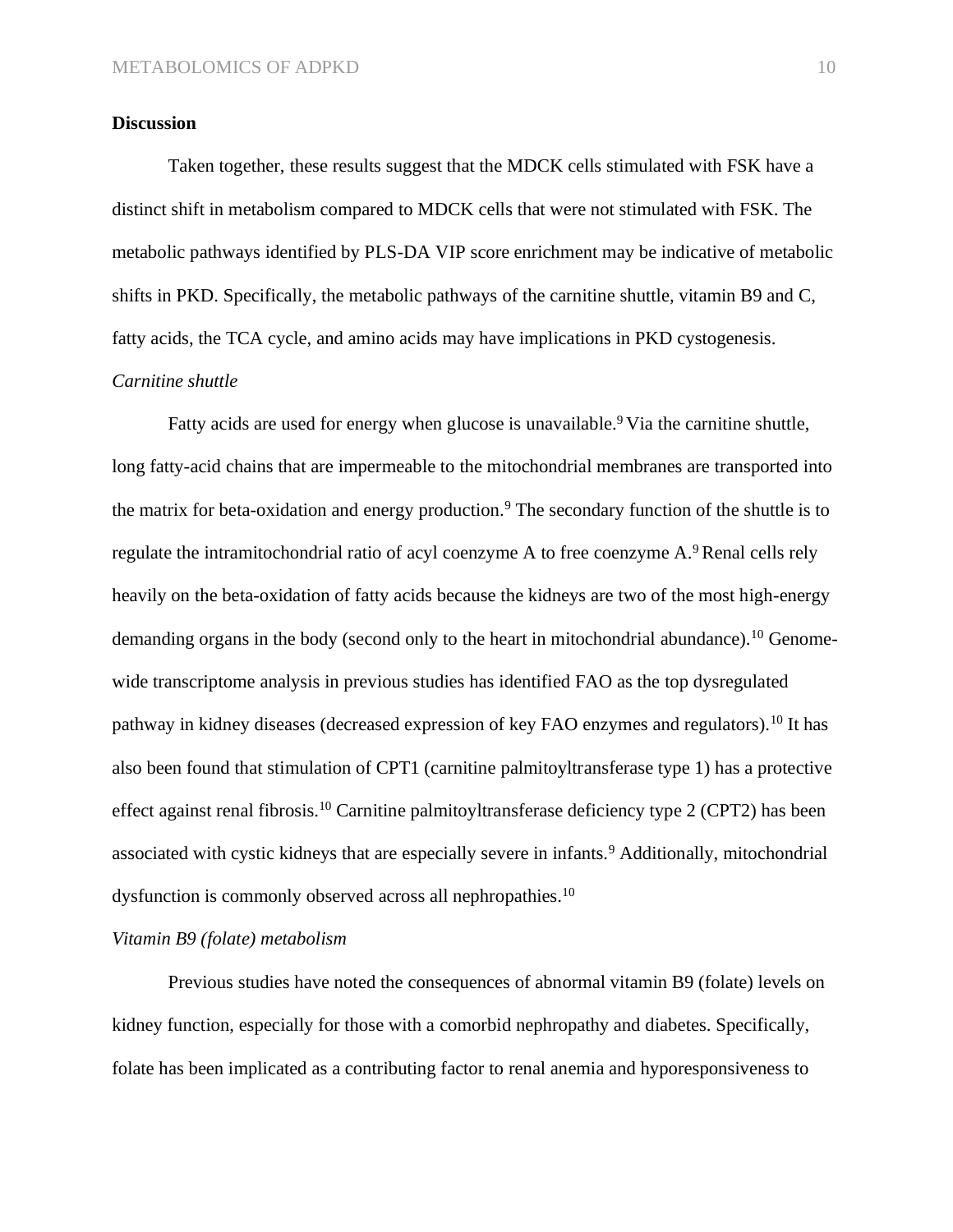certain therapeutic treatments.<sup>11</sup> Folate plays a critical role in the anabolism of nucleic acid precursors and several amino acids. Its coenzymes are involved in two key pathways of DNA metabolism: the synthesis of DNA from its precursors and the conversion of homocysteine to methionine. Methionine is required to synthesize the methyl group donor S-adenosylmethionine (SAM) which is the key player in almost all biological methylation reactions. As a result of this cascade that starts with folate, DNA, RNA, proteins, and phospholipids become methylated. This precise methylation of DNA especially controls gene expression as well as certain cell differentiation processes.<sup>11</sup> Dysregulation of metabolites involved in folate metabolism may impact the initiation and/or growth of cystic renal cells as indicated by one significant hit in Table 1. The result of unmethylated DNA in renal cells may be that unchecked gene expression ultimately aids cyst propagation.

## *Valine, leucine, and isoleucine degradation*

The branched chain amino acids (BCAAs) valine, leucine, and isoleucine are essential amino acids that serve as substrates for protein synthesis and energy production. Specifically, they exert a stimulatory effect on protein anabolism and an inhibitory effect on proteolysis. Increased activity of the enzyme branched-chain α-keto acid dehydrogenase (BCKD) has been found to contribute to the enhanced oxidation of BCAAs seen in chronic renal failure (CRF).<sup>12</sup> The metabolic precursors involved in the BCAA degradation process likely contribute to the growth and/or propagation of renal cysts in cases of ADPKD. There is promising potential for CRF therapy to include BCAA supplementation coupled with a low protein diet, but more studies are needed to better understand their effectiveness.<sup>12</sup>

*Ascorbate (Vitamin C) and Aldarate metabolism*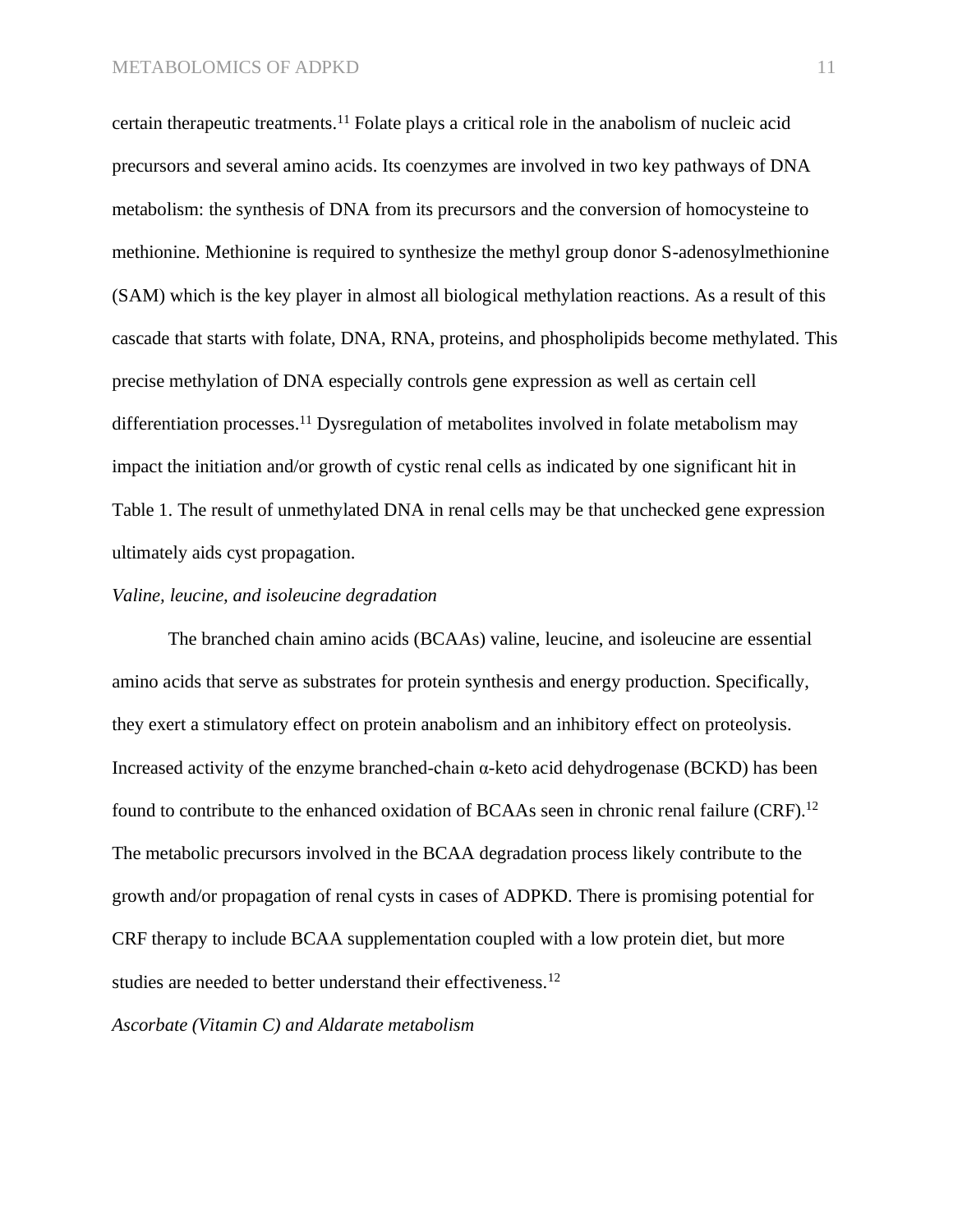All eukaryotes, the major exception being primates, are able to synthesize ascorbic acid naturally. Primates and some other animal groups lost the functional gulono-lactone oxidase (GULOP) gene and have since learned to supplement with vitamin-C rich diets. Its conjugate base, ascorbate, acts as an electron donor and free radical scavenger which reduces higher oxidation states of iron to  $Fe^{2+}$ . These reactions create relatively stable radicals of monodehydroascorbate, deactivating the pathway that would turn off the essential 2 oxoglutarate-dependent-dioxygenases (2-ODDs).<sup>13</sup> These enzymes have diverse functions including the methylation of histones and DNA, the dysregulation of which is greatly implicated in the formation of renal cysts. Unfortunately, because ascorbate is such a strong antioxidant, it can end up overperforming by reacting in the presence of transition metals like  $Fe^{2+}$  and producing excess oxidants which cause extra stress on uremic patients.<sup>14</sup>The dysregulation observed in ascorbate metabolism of ADPKD cells parallels the low plasma ascorbate levels seen in CKD patients, which is part of the reason vitamin C supplementation is so essential in treating kidney disease. Ultimately, metabolites involved in the ascorbate pathways showed significant perturbation between cohorts indicating that vitamin C is a key player in cyst formation.

## *Fatty acid oxidation, peroxisome*

Fatty acid oxidation has long been a player in the field of CKD research as it is largely associated with renal fibrosis, the scarring characteristic of end-stage kidney disease. Specifically, individuals with tubulointerstitial fibrosis show decreased expression of necessary enzymes and regulators of fatty acid oxidation (FAO) resulting in higher intracellular lipid concentrations as compared to healthy controls.<sup>15</sup> This buildup results in ATP depletion, cell death, and dedifferentiation, all symptoms of renal fibrosis. In ADPKD, loss of the *PKD* gene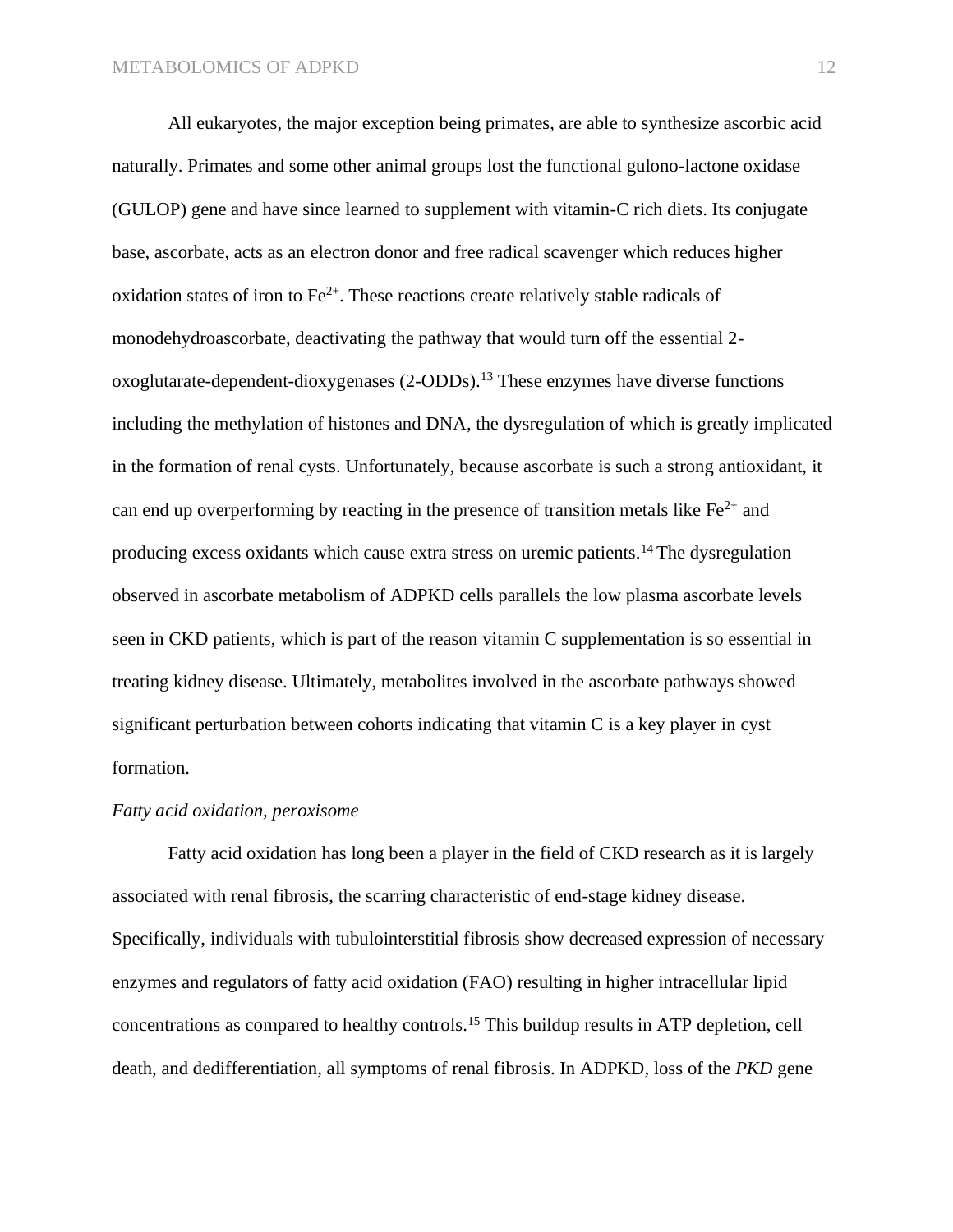## METABOLOMICS OF ADPKD 13

causes a cascade of metabolic changes that affect glycolysis, mitochondrial metabolism, and fatty acid synthesis which antagonizes cell growth and survival.<sup>16</sup> Via transcriptomics, urine metabolomics, and lipidomics, reduced fatty acid oxidation has been identified as a key feature in ADPKD.<sup>9</sup> Two proteins, hepatocyte nuclear factor  $4\alpha$  (Hnf4 $\alpha$ ) and peroxisome proliferatoractivated receptor- $\alpha$  (PPAR $\alpha$ ), are responsible for several metabolic programming pathways and have been indicated as central to the reduced FAO seen in PKD. Treatment with fenofibrate, a PPARα agonist, has been shown to enhance FAO and reduce cystogenesis while loss of the Hnf4 $\alpha$  protein increases the severity of cystic diseases.<sup>17</sup> Other metabolites involved in the fatty acid oxidation pathways may prove to be future targets for therapeutic treatments in ADPKD cases.

## *TCA cycle*

The tricarboxylic acid (TCA) cycle, also known as the Krebs or citric acid cycle, is a process of aerobic respiration that releases stored energy from carbohydrate, fat, and protein derivatives. The phenomenon of mitochondrial metabolic impairment noted across all CKDs confirms that metabolites in the pathways taking place inside or in conjunction with these organelles are severely dysregulated.<sup>17</sup> In stage 3-4 CKD patients, urine metabolomic analysis reveals that the TCA cycle is the most significantly perturbed pathway due to the excretion of citrate, cis-aconitate, isocitrate, 2-oxoglutarate, and succinate being reduced by 40-68%.<sup>18</sup> Additionally, in kidney biopsies of the same stage patients, the expression of genes regulating many of these compounds was found to be significantly reduced.<sup>18</sup> This, as well as the dysregulation of the TCA cycle observed in our *in vitro* cysts, supports the multitude of emerging evidence suggesting that CKD is overall a disorder of mitochondrial dysfunction. It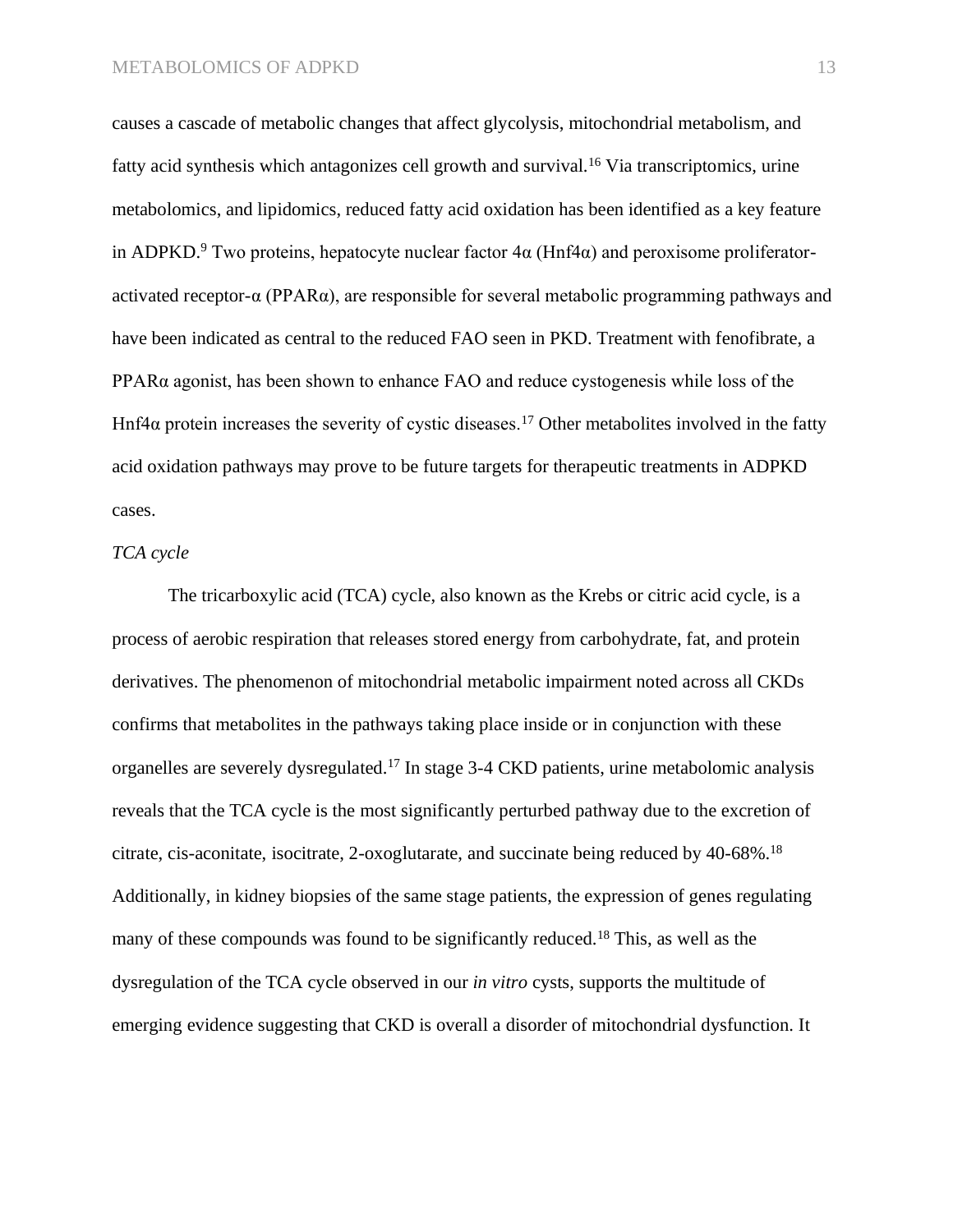should also be noted that mutant *PKD1* cells preferentially use glutamine to fuel the TCA cycle which ultimately disrupts cell growth and survival.<sup>16</sup>

## *Arginine and proline metabolism*

The metabolism of arginine and proline is bidirectional and links arginine, glutamate, and proline into one of the most prolific biosynthetic pathways in the human body. The kidneys are the main site of L-arginine production in the body and are namely responsible for arginine synthesis, creatine synthesis, and arginine reabsorption.<sup>19</sup> L-arginine is a semi-essential amino acid as well as a substrate for nitric oxide synthesis. These metabolites are highly indicated in pathogenesis of CKDs, the dietary modification of which is often used as in treatment.<sup>19</sup> In general, the renal metabolism of amino acids is highly dysregulated in kidney diseases. Previous studies of CKD patients show that renal uptake of the amino acids glutamate and proline and the release of serine and threonine is reduced by 80-90% and the uptake of phenylalanine and release of ornithine stops completely.<sup>20</sup> Additionally, the uptake of citrulline and release of alanine, arginine, lysine, and tyrosine is reduced by over 60%. The exchange of the remaining essential amino acids via red blood cells disappears resulting in an significant overall reduction in ammonia production.<sup>20</sup> The pathways involving amino acid metabolism, specifically arginine and proline, prove to be significant contributors of renal dysfunction and uremia.

#### *Glutamate metabolism*

The metabolism of glutamate, a non-essential amino acid, is vital in the production of proteins and nucleic acids. Glutamate is a precursor molecule for various metabolites as well as the essential amino acids L-proline and L-arginine.<sup>21</sup> In healthy kidneys, glutamate filtration and metabolism is extremely efficient, resulting in very little glutamate being excreted in urine. In individuals with advanced stages of CKD, higher levels of glutamate are observed in their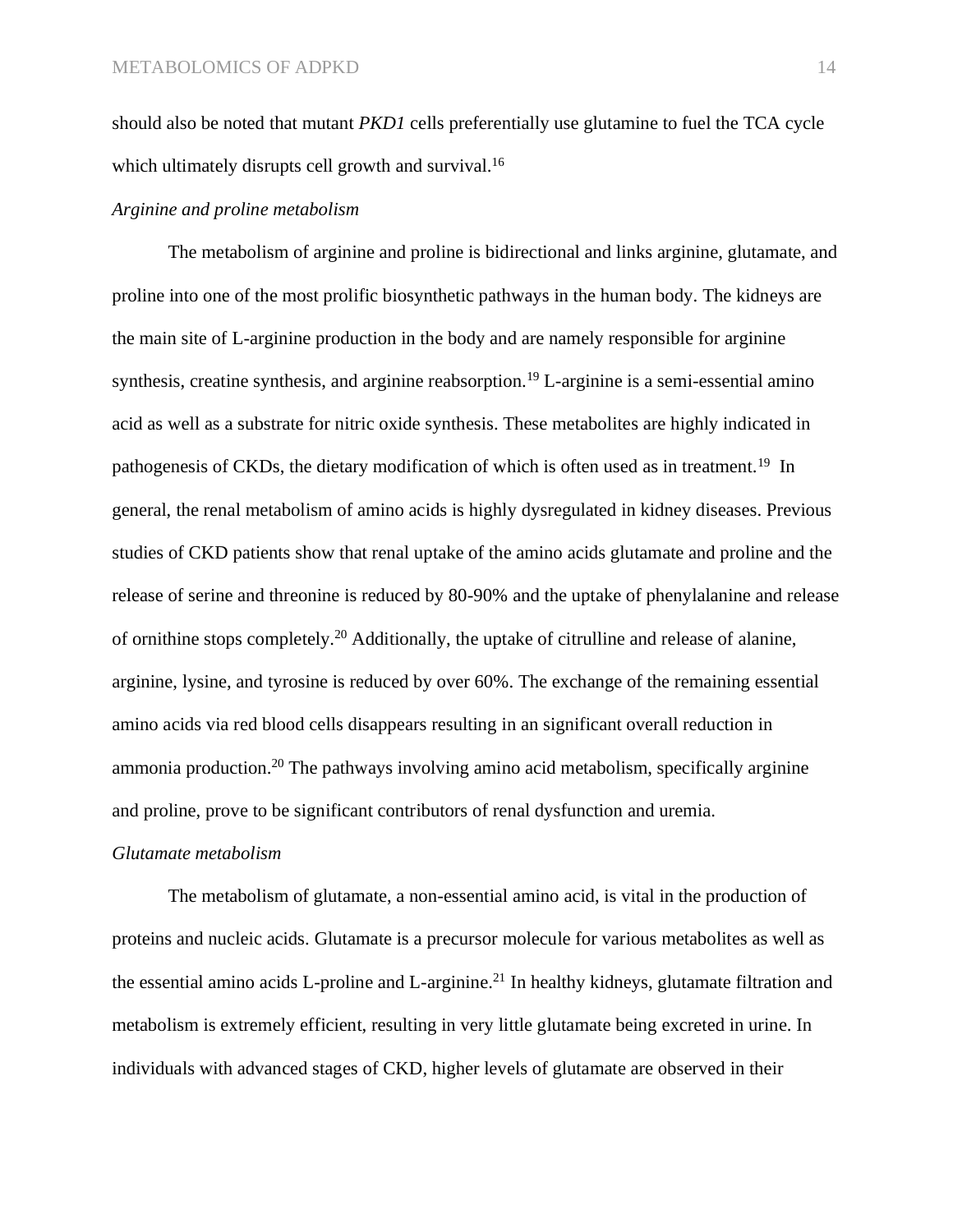plasma, indicating that the elimination of excess glutamate may be inhibited.<sup>22</sup> Excessive glutamate in the kidney is toxic and if the catabolic metabolites involved in this pathway are perturbed, cystogenesis can occur.

This is a preliminary analysis of the global metabolomics dataset generated by this study. The results suggest that stimulation by FSK induces a shift in cellular metabolism that may be driving cyst formation. The most notable metabolic pathways that were perturbed between FSKstimulated and unstimulated wells were the carnitine shuttle, vitamin metabolism, fatty acid metabolism, the TCA cycle, and amino acid metabolism. These pathways and their derivatives may prove to be drivers of cyst formation in ADPKD. The results of this study suggest that renal cyst formation is associated with metabolic reprogramming and differential gene expression. Future studies should increase sample size between experimental and control groups. It would also be necessary to create a control cohort that examines only the effects of FSK on 2D MDCK cells to rule out whether or not the identified pathways are simply linked to FSK stimulation. This would validate that the metabolic pathways implicated in the study can serve as targets for therapeutic treatment methods. A greater understanding of metabolism in disease pathogenesis may lead to the identification of potential drug targets to block or reverse not only the pathways towards cyst formation in ADPKD but the aggregates of a variety of renal disorders and nephropathies.

## **Conflict of Interest**

The authors declare no conflict of interest.

## **References**

1. Ong, Albert C.M, & Harris, Peter C. (2015). A polycystin-centric view of cyst formation and disease: The polycystins revisited. *Kidney International, 88*(4), 699-710.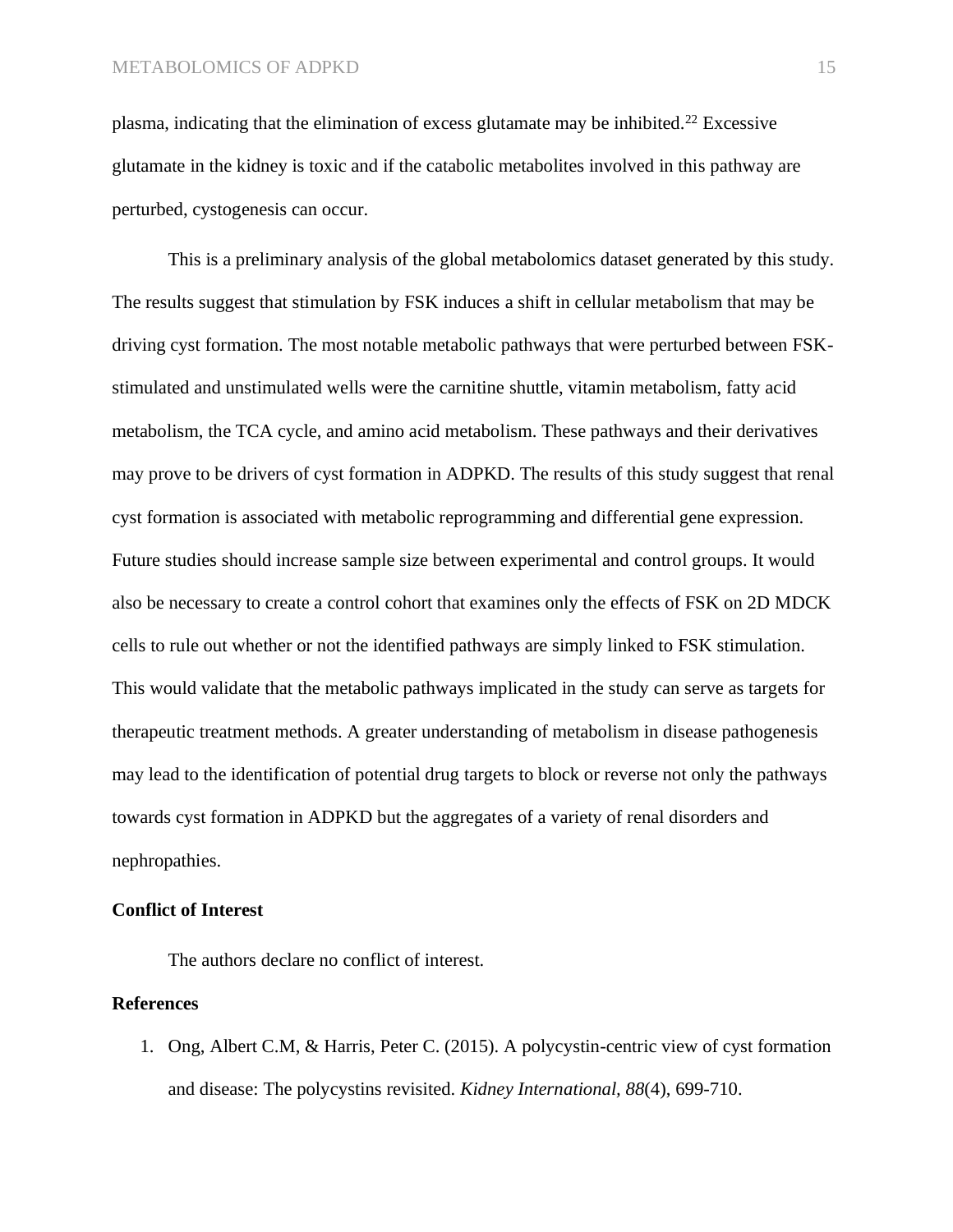- 2. Sharma, M. (2019). In vitro cyst formation of ADPKD cells. *Methods in Cell Biology.,* 93-111.
- 3. Nigro EA, Castelli M, Boletta A. Role of the Polycystins in Cell Migration, Polarity, and Tissue Morphogenesis. Cells. 2015 Oct 30;4(4):687-705.
- 4. Lea, Wendy A, et al. (2020). Analysis of the polycystin complex (PCC) in human urinary exosome-like vesicles (ELVs). *Scientific Reports, 10*(1), 1500.
- 5. Nowak, Kristen L, & Hopp, Katharina. (2020). Metabolic Reprogramming in Autosomal Dominant Polycystic Kidney Disease: Evidence and Therapeutic Potential. *Clinical Journal of the American Society of Nephrology, 15*(4), 577-584.
- 6. Carlson, Alyssa K, Rawle, Rachel A, Adams, Erik, Greenwood, Mark C, Bothner, Brian, & June, Ronald K. (2018). Application of global metabolomic profiling of synovial fluid for osteoarthritis biomarkers. *Biochemical and Biophysical Research Communications, 499*(2), 182-188.
- 7. Jianguo Xia, Nick Psychogios, Nelson Young, David S. Wishart, MetaboAnalyst: a web server for metabolomic data analysis and interpretation, *Nucleic Acids Research*, Volume 37, Issue suppl\_2, 1 July 2009, Pages W652–W660.
- 8. Jianguo Xia, David S. Wishart, MetPA: a web-based metabolomics tool for pathway analysis and visualization, *Bioinformatics*, Volume 26, Issue 18, 15 September 2010, Pages 2342–2344.
- 9. El-Gharbawy, A., & Vockley, J. (2018). Inborn Errors of Metabolism with Myopathy: Defects of Fatty Acid Oxidation and the Carnitine Shuttle System. *Pediatric clinics of North America*, *65*(2), 317–335.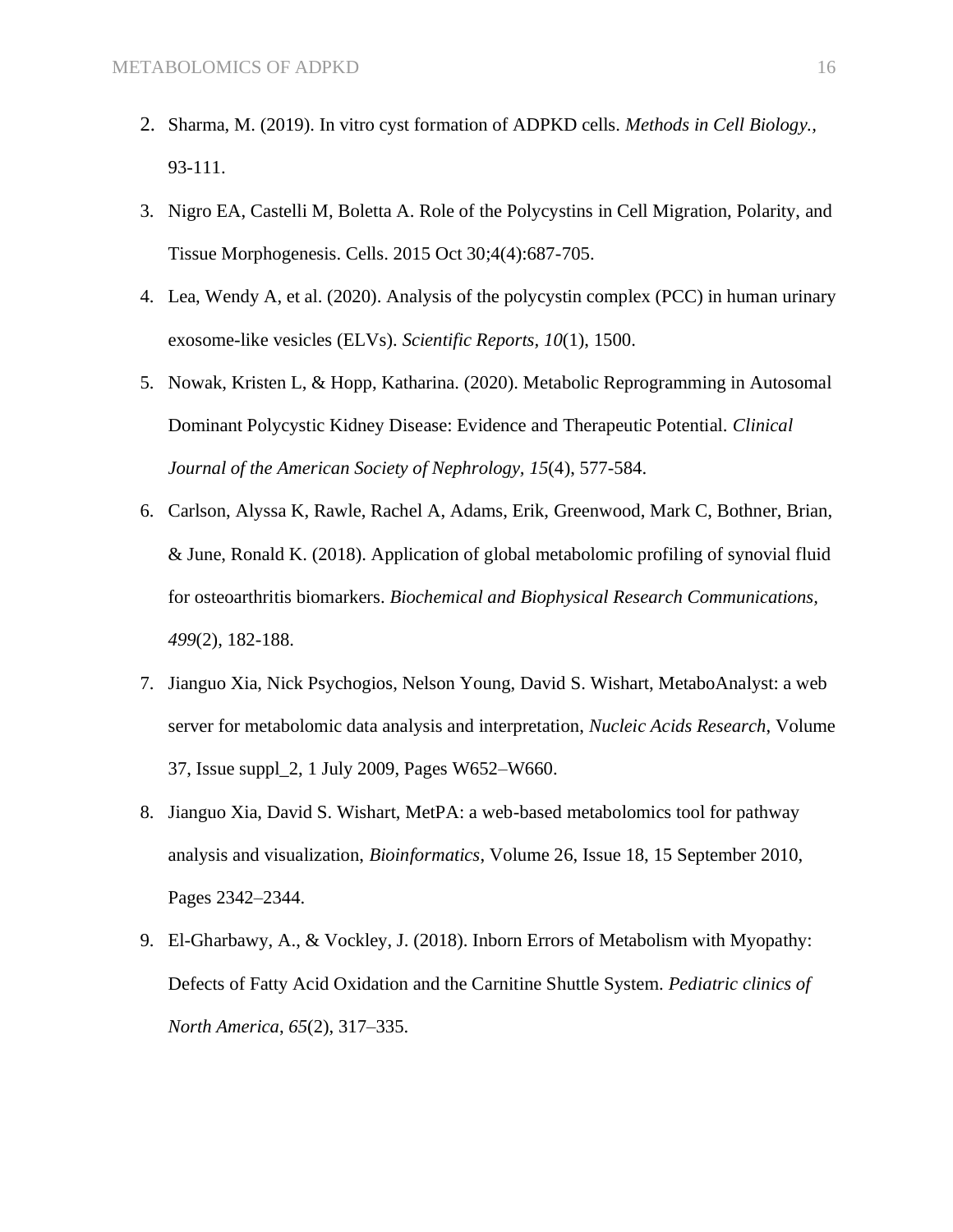- 10. Console, L., Scalise, M., Giangregorio, N., Tonazzi, A., Barile, M., & Indiveri, C. (2020). The Link Between the Mitochondrial Fatty Acid Oxidation Derangement and Kidney Injury. *Frontiers in physiology*, *11*, 794.
- 11. Teschner, M., Kosch, M., & Schaefer, R. M. (2002). Folate metabolism in renal failure. *Nephrology, dialysis, transplantation : official publication of the European Dialysis and Transplant Association - European Renal Association*, *17 Suppl 5*, 24–27.
- 12. Holeček, M. Branched-chain amino acids in health and disease: metabolism, alterations in blood plasma, and as supplements. *Nutr Metab (Lond)* 15, 33 (2018).
- 13. Smirnoff N. (2018). Ascorbic acid metabolism and functions: A comparison of plants and mammals. *Free radical biology & medicine*, *122*, 116–129.
- 14. Deicher, R., & Hörl, W. H. (2003). Vitamin C in chronic kidney disease and hemodialysis patients. *Kidney & blood pressure research*, *26*(2), 100–106.
- 15. Kang, H., Ahn, S., Choi, P. *et al.* Defective fatty acid oxidation in renal tubular epithelial cells has a key role in kidney fibrosis development. *Nat Med* 21, 37–46 (2015).
- 16. Podrini, C., Rowe, I., Pagliarini, R. *et al.* Dissection of metabolic reprogramming in polycystic kidney disease reveals coordinated rewiring of bioenergetic pathways.*Commun Biol* 1, 194 (2018).
- 17. Jia Z. (2017). Impaired Citric Acid Cycle in Nondiabetic Chronic Kidney Disease. *EBioMedicine*, *26*, 6–7.
- 18. Hallan, Stein, Afkarian, Maryam, Zelnick, Leila R, Kestenbaum, Bryan, Sharma, Shoba, Saito, Rintaro, . . . De Boer, Ian H. (2017). Metabolomics and Gene Expression Analysis Reveal Down-regulation of the Citric Acid (TCA) Cycle in Non-diabetic CKD Patients. *EBioMedicine, 26*(C), 68-77.